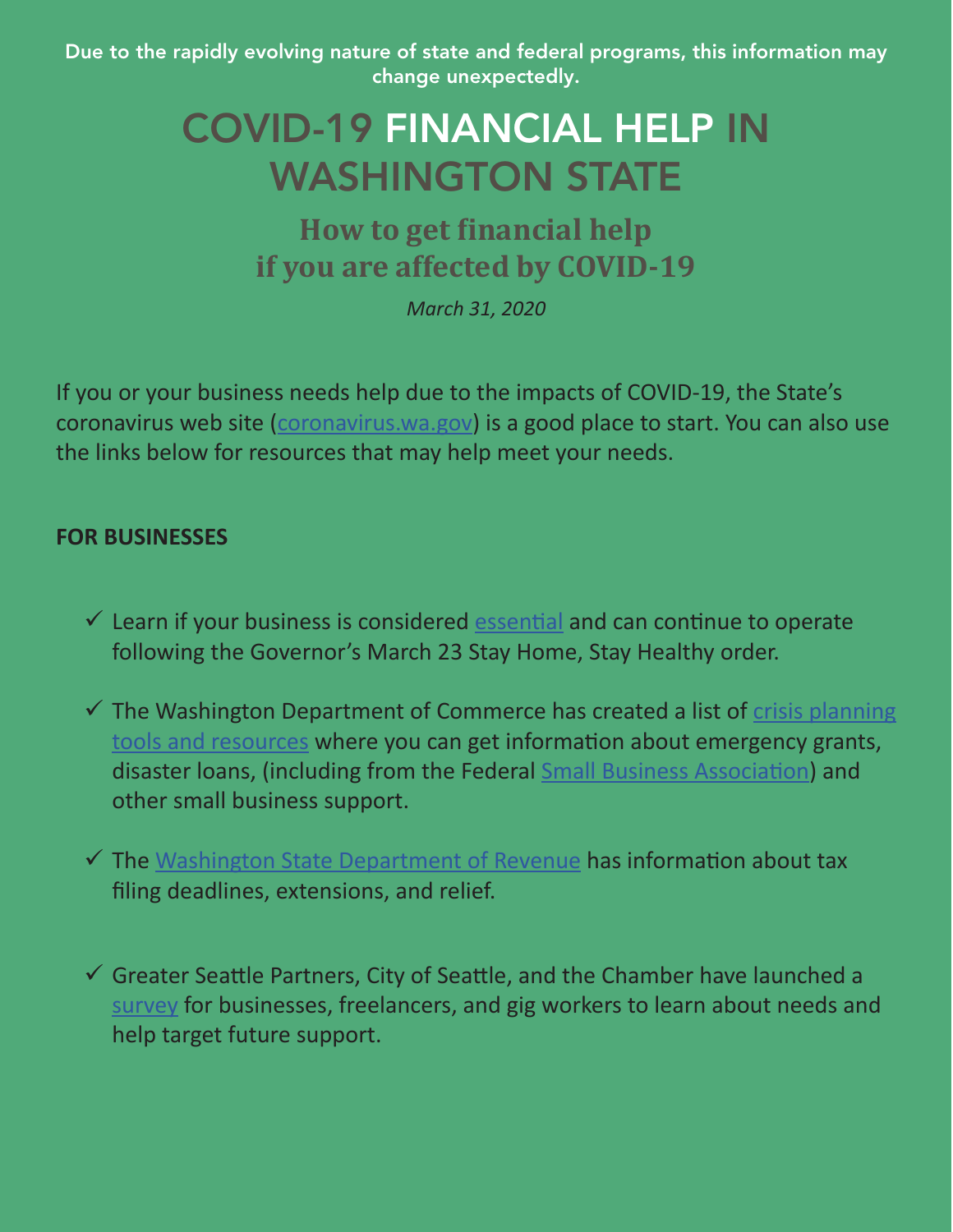## **FOR INDIVUALS**

 **Emergency assistance.** If you need emergency help with food, housing, or other services, contact King County [Crisis Connections](https://www.crisisconnections.org/king-county-2-1-1/) (call 2-1-1 or text your zip code to 877-211-9274).

 **[Cash assistance](https://www.washingtonpost.com/graphics/business/coronavirus-stimulus-check-calculator/)** from the federal government's stimulus package, of up to \$1,200 per person depending on income, will be sent to households in early April.

 **Unemployment.** If you have lost your job due to COVID-19, you can file for [unemployment benefits](https://esd.wa.gov/unemployment).

- **Childcare.** If you work an essential job (healthcare, first responder, etc.), there are options for free childcare:
	- o For Seattle residents, the Mayor has announced a [plan](https://durkan.seattle.gov/2020/03/mayor-durkan-to-issue-emergency-order-to-fund-childcare-for-first-responders-and-essential-workers-for-more-than-700-children/) to serve more than 700 children of essential workers
	- o For residents or workers in Seattle's University District, [University](https://docs.google.com/forms/d/e/1FAIpQLSdTMA4mk8KFbq15a0KYU3zB6RxOvuxKd5ZN233nSoDAqhrtjw/viewform)  [Temple Children's School](https://docs.google.com/forms/d/e/1FAIpQLSdTMA4mk8KFbq15a0KYU3zB6RxOvuxKd5ZN233nSoDAqhrtjw/viewform) is providing immediate childcare
	- o For residents outside Seattle, contact your local school district for options on childcare for essential workers

 **Mortgage & Rent.** If you don't have enough money to pay your rent or mortgage, contact your lender or landlord immediately. Help includes:

- o Washington Homeownership Hotline (877-894-HOME)
- o [Consumer Financial Protection Bureau](https://www.consumerfinance.gov/ask-cfpb/if-i-cant-pay-my-mortgage-loan-what-are-my-options-en-268/) suggestions
- o Rental assistance & counseling (800-569-4287)
- o List of [Housing Counseling Agencies](https://apps.hud.gov/offices/hsg/sfh/hcc/hcs.cfm?webListAction=search&searchstate=WA)
- o For renters, the Governor issued a statewide moratorium on evictions of residential tenants for non-payment of rent until April 17

 $\checkmark$  **Student Loans.** If you need help with your student loans, you may be able to temporarily suspend your payments by applying for a [deferment or](https://studentaid.gov/manage-loans/lower-payments/get-temporary-relief)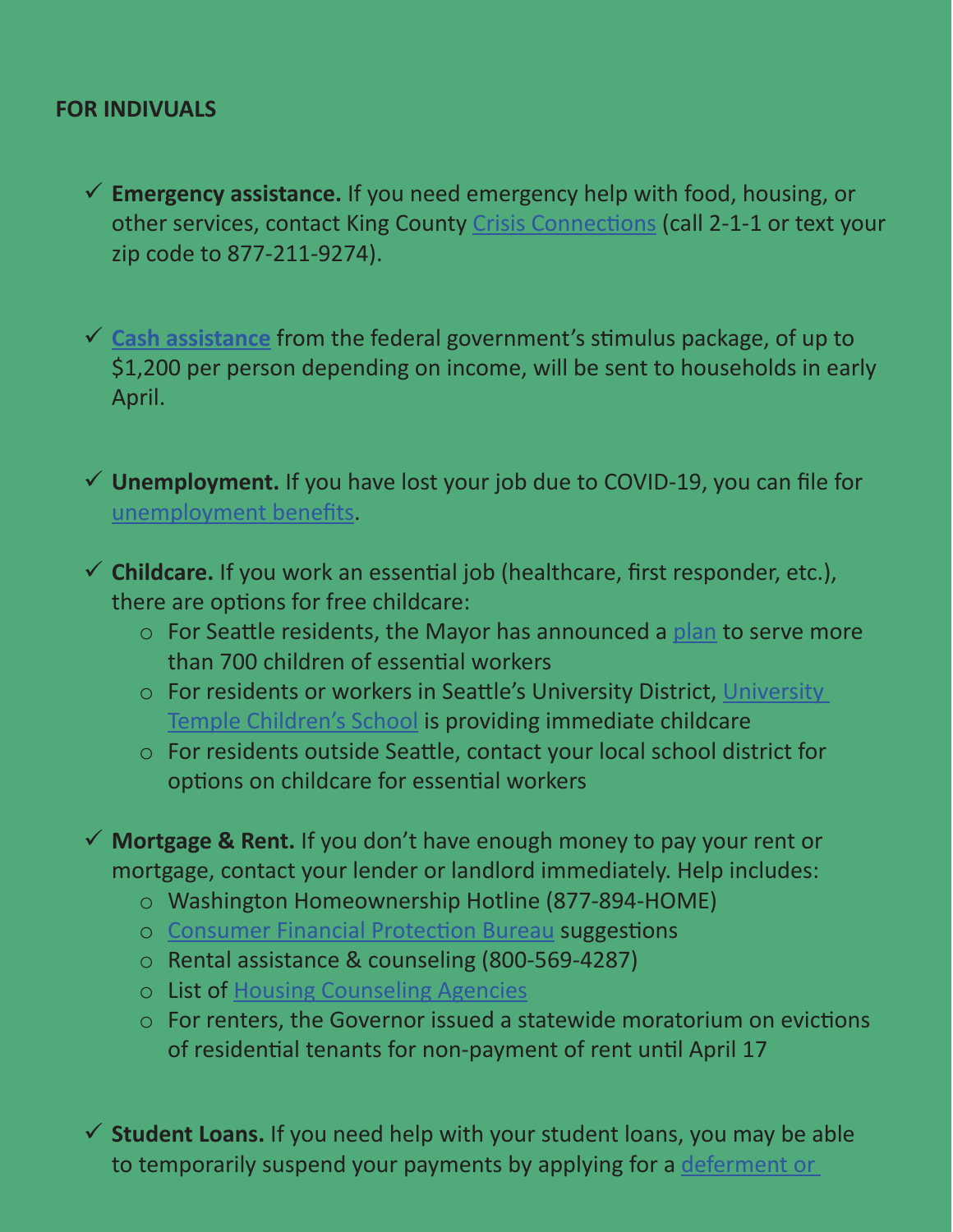[forbearance](https://studentaid.gov/manage-loans/lower-payments/get-temporary-relief) from the US Department of Education.

- **Utility bills.** If you need help paying your utility bills, contact your service provider immediately.
	- o [Seattle City Light, Seattle Public Utilities](https://www.seattle.gov/utilities/about-us/email-question), [Puget Sound Energy](https://www.pse.com/press-release/details/learn-about-our-covid-19-response-plan), and most city-run utilities in King County will not shut off service during the emergency. Most utilities also offer assistance programs for people in need.
	- o The Utilities and Transportation Commission offers [energy assistance](https://www.utc.wa.gov/consumers/energy/Pages/energyAssistance.aspx)  [programs.](https://www.utc.wa.gov/consumers/energy/Pages/energyAssistance.aspx)
	- o The federal government offers [assistance programs](https://www.usa.gov/help-with-bills) to help with telephone and heating bills.
	- o [Comcast](https://corporate.comcast.com/covid-19) is offering free WiFi hot spots, unlimited data, and no disconnects or late fees.
- **Health Insurance.** The [Washington State Insurance Commissioner](https://www.insurance.wa.gov/coronavirus) has information about health insurance, as well as how to get insurance through the Washington State Exchange if you need it.
- **Food assistance.** If you need help with food, every school district in the state is providing to-go lunches for children (check [here](https://www.uwkc.org/free-meals-during-school-closures/) for the location nearest you), and there is additional help at many local [food banks](https://agr.wa.gov/services/food-access/access-food-near-you).

## **FOR NONPROFITS & COMMUNITY-BASED ORGANIZATIONS**

- **Nonprofit assistance.** The [National Council of Nonprofits](https://www.councilofnonprofits.org/trends-policy-issues/initial-analysis-of-the-coronavirus-aid-relief-and-economic-security-act-cares?mc_cid=62aba322d8&mc_eid=a83eca1313) has information on federal support for nonprofit organizations affected by the pandemic.
- **Outreach and engagement.** King County's Office of Equity and Social Justice is providing [grants to organizations](https://www.kingcounty.gov/elected/executive/equity-social-justice.aspx) that serve communities at the highest risk of immediate and long-term impacts, with an emphasis on communities located near isolation, quarantine, and recovery sites.
- **Arts and Culture.** 4Culture's [Cultural Relief Fund](https://www.4culture.org/covid-19-response/) will help arts and culture organizations with the closures and cancellations caused by the coronavirus emergency.